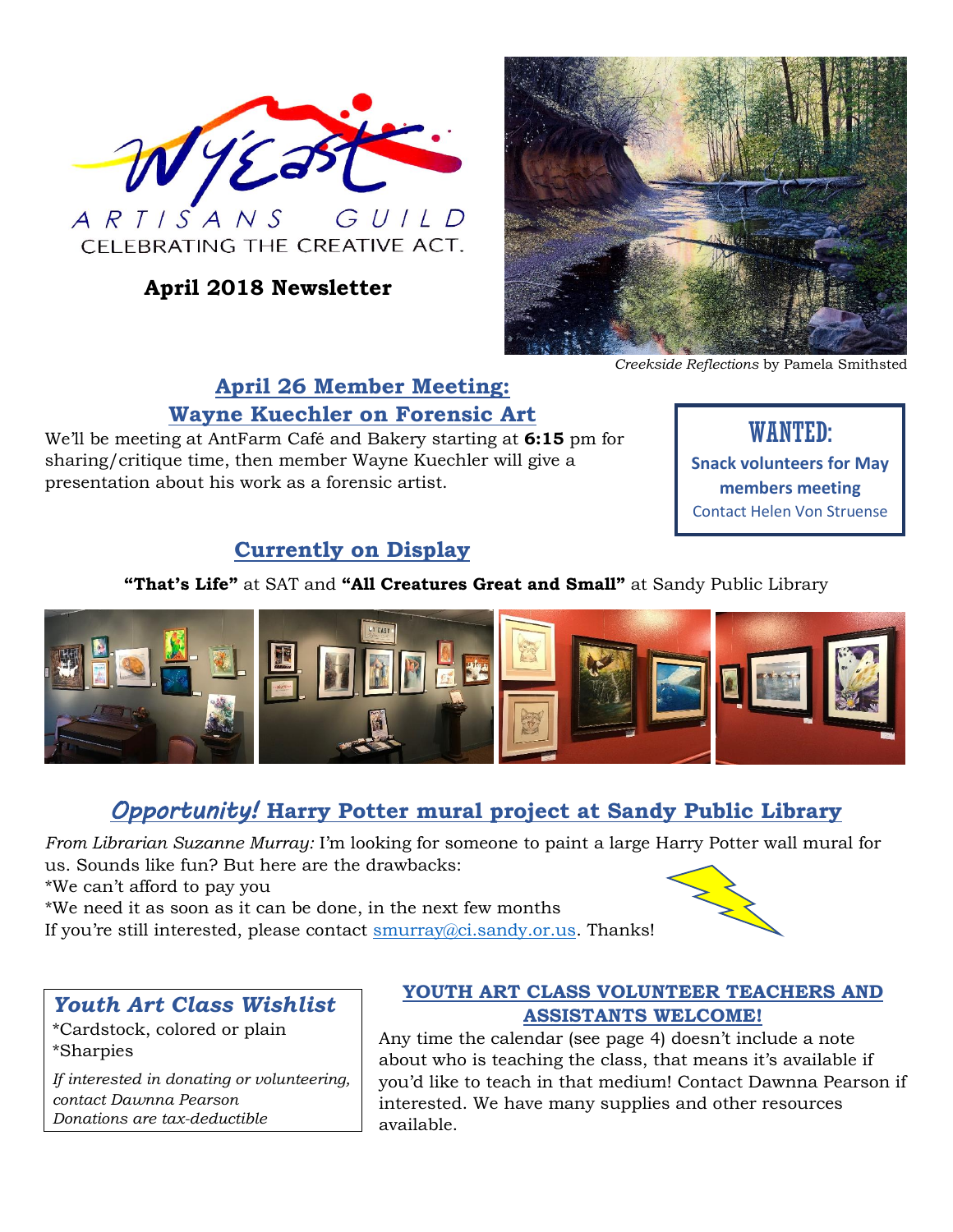## **Member News**



## *Congratulations!*

**Vern Groff** won the 6<sup>th</sup> Place Crater Lake Region Award in the Watercolor Society of Oregon show.

**Pamela Smithsted** and **Vern Groff** are both members of Lake Area Artists (along with 38 other members). Their annual show is April 20-22.

**Sharon Hale Sandgren** has an art exhibit at the Sandy Public Library called "Door Stories." She did 9 paintings and the thought was that the viewer could make up

their own story by viewing the painting...what's the reason for the color, what do the symbols (animals, etc) mean to them, etc. Sharon is interested in any type of arts- performing, visual, musical and has a difficult time trying to devote her time to just one. She is an award-winning vocalist. She enjoys emceeing at regional and local music festivals. Sharon is a founding member of No Time 2 Lose acoustic string band who have all performed together for more than 15 years. FACEBOOK open to public: *Art By Sharon Hale Sandgren/No Time 2 Lose String Band* \*\*\*\*\*



Other Wy'east members can talk to Thea Kuziemski at the library (tellen@ci.sandy.or.us) about signing up to have their own exhibit.

## **WAG Members Meeting Notes March 22, 2018**

**Attendance:** Jennifer Bliesner, Dawnna Pearson, Rod Stroh, Becky Hawley, Steve and Marcia Morrow, Earlean Marsh, Loisann Young, Micaiah and Greg Meyer, Helen Von Struense, JoAnne Rohweder, Lea Topliff, Sharon Sandgren, Karen Heugley, Cheryl Hooley

*Coming Up!* **Children's Day/Day of Books April 28**

## **At the Sandy Public Library, 2 to 4 pm**

The Guild will have a table for rock-painting and an area for sidewalk chalk art. (We need to have people there from **1 to 5 pm** for set-up and takedown.) You can volunteer for part or all of the time. Contact Jennifer Bliesner if interested.

#### **Library Hanging System**

The current system doesn't work well. The library is willing to split costs with the Guild to install a new system.

#### **Presentation: Suzi Anderson, Programs Manager for Clackamas County Arts Alliance**

She talked to us about the four focus areas of CCAA: creative and economic, information and connection. An Arts and Economic Prosperity Study indicates non-profit arts organizations bring in a great deal of revenue to their communities. Among many things, CCAA supports using arts to help troubled youth find a healthy way to express their feelings, helps communities produce public art, and offers Arts, Heritage, and Humanities grants to organizations (non or for-profit), and individuals partnered with organizations. They also offer an "unexpected opportunity" grant. Their Art Exhibit Program applications open in July.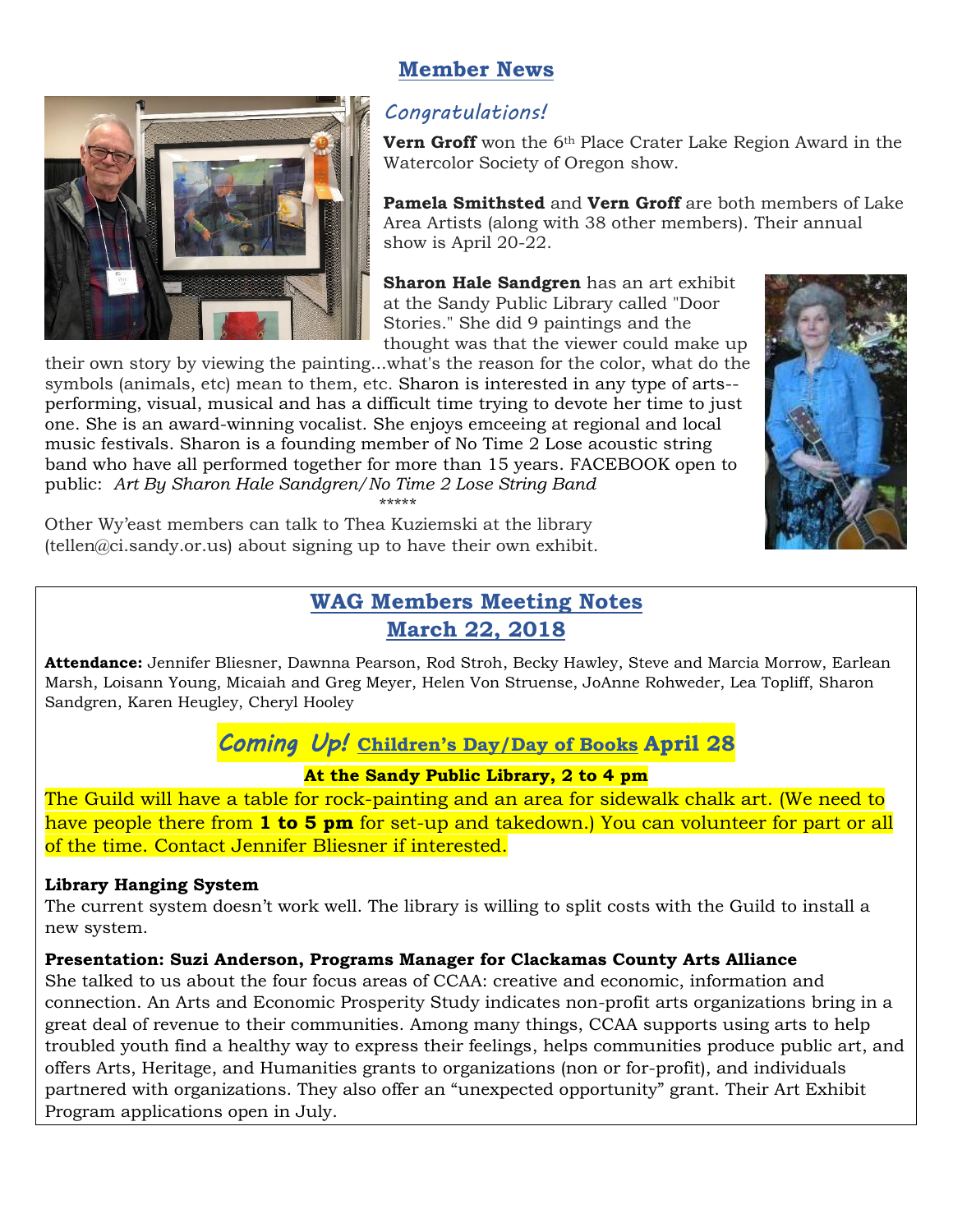## **Art Events and Resources**



#### **BOOST YOUR MARKETABILITY WITH AN ONLINE GALLERY PRESENCE!**

**JOIN OTHER ARTISTS WHO NOW HAVE ONLINE GALLERIES, AND THE BENEFITS OF SOCIAL MEDIA AND MARKETING SUPPORT THROUGH MT. HOOD ART ONLINE**

#### **BENEFITS INCLUDE**

ONLINE GALLERY WEEKLY TIPS & INFO SOCIAL MEDIA MARKETING WORKSHOPS & RESOURCES EXHIBITION OPPORTUNITIES GREETING CARD PROGRAM WEBSITE ASSISTANCE SPECIAL EVENTS **NETWORKING** GROUP PURCHASING MONTHLY CUSTOMER NEWSLETTERS VIEW OUR ARTIST GALLERIES [M](http://www.mthoodartonline.com/)[T](http://www.mthoodartonline.com/)[H](http://www.mthoodartonline.com/)[OOD](http://www.mthoodartonline.com/)[A](http://www.mthoodartonline.com/)[RT](http://www.mthoodartonline.com/)[O](http://www.mthoodartonline.com/)[NLINE](http://www.mthoodartonline.com/)[.](http://www.mthoodartonline.com/)[COM](http://www.mthoodartonline.com/)

CONTACT US [M](http://www.mthoodartonline/Contact-Us)[T](http://www.mthoodartonline/Contact-Us)[H](http://www.mthoodartonline/Contact-Us)[OOD](http://www.mthoodartonline/Contact-Us)[A](http://www.mthoodartonline/Contact-Us)[RT](http://www.mthoodartonline/Contact-Us)[O](http://www.mthoodartonline/Contact-Us)[NLINE](http://www.mthoodartonline/Contact-Us)[.](http://www.mthoodartonline/Contact-Us)[COM](http://www.mthoodartonline/Contact-Us)[/C](http://www.mthoodartonline/Contact-Us)[ONTACT](http://www.mthoodartonline/Contact-Us)[-U](http://www.mthoodartonline/Contact-Us)[S](http://www.mthoodartonline/Contact-Us) OR CALL CARYN TILTON 503-572-9628 [www.MtHoodArtOnline.com](http://www.mthoodartonline.com/)

#### *Frames!*

Lea Topliff has lots of frames, both new and used, and some canvases both large and small for sale.

## **Oregon Society of Artists** OSA website:

<https://www.oregonsocietyofartists.com/>

### **Clackamas County Arts Alliance**

*[www.clackamasartalliance.org](http://www.clackamasartalliance.org/)*

# Lake Area Artists 2018 Art Show & Sale



April 20, 21, & 22 Fri & Sat 10am-8pm Sun 10am-5pm Artists Receptions Friday & Saturday 5pm-8pm Wine & Cheese, Artist Demonstrations Lakewood Center for the Arts, 368 S. State, Lake Oswego, OR www.LakeAreaArtists.com

> *Wy'East Artisans Guild* **P.O. Box 682, Sandy, OR 97055** *wyeastartisansguild@gmail.com* **[www.wyeastartisansguild.com](http://www.wyeastartisansguild.com/)**

> > **\*\*\*\*\***

#### **Newsletter Featured Artists**

## **SPRING GALLERY SHOW & LAUNCH PARTY!**

**& THE TAP ROOM** 

### **Spring Art Show & Wine Tasting**

#### Sunday April 29th 2018  $2:00 - 4:00$ PM

Rendezvous - 67149 US-26, Welches, OR Come join us for a beautiful afternoon enjoying the new spring art collection by

Mt Hood Art Online. Have a glass of wine and some appetizers while you mix, mingle, and browse art by some of the Northwests most talented artists.

Please send me season-appropriate samples of your work in JPEG format for consideration at least two weeks in advance of the next member meeting, which is when I need to get the newsletter out. If you've got any suggestions or questions, please contact me!

*—Dawnna Pearson*